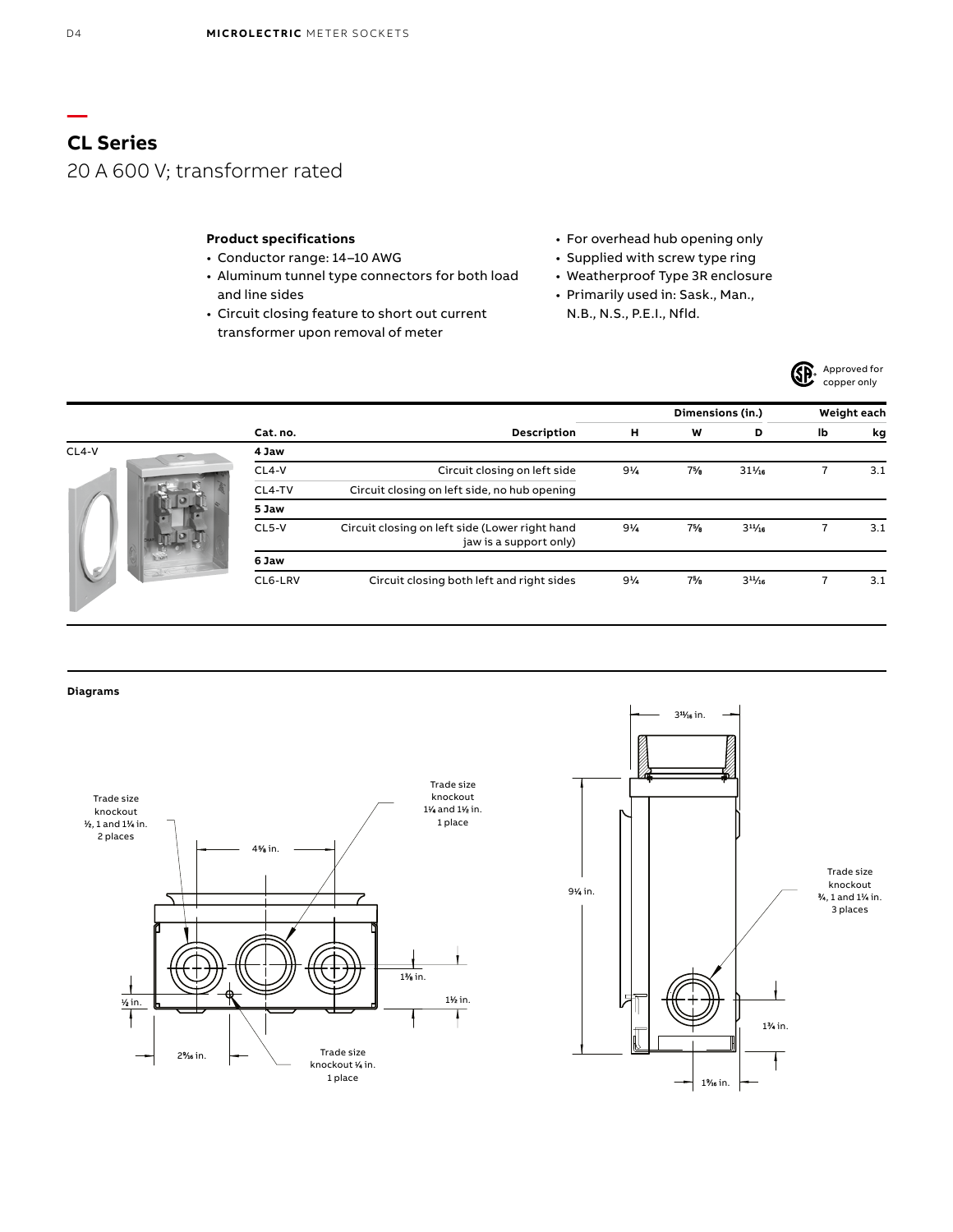# **CT Series** 20 A 600 V; transformer rated with compartment for test switch

## **Product specifications**

- Conductor range: 14–10 AWG
- Tunnel type connectors for both load and line sides
- For underground service only
- Meter compartment cover overlaps lower test switch compartment cover; insertion of meter securely holds upper cover in place by means of a catch
- Lower test switch compartment cover securely held by upper cover and a catch at bottom
- A removable mounting bridge is provided for fastening test switch
- Supplied with screw type ring
- Primarily used in: AB, Sask., Man., Ont., N.B., N.S., P.E.I.



|       |          |                                         |     | Dimensions (in.) |       | Weight each |     |
|-------|----------|-----------------------------------------|-----|------------------|-------|-------------|-----|
|       | Cat. no. | Description                             | н   | W                | D     | lb          | kg  |
| CT113 | 4 Jaw    |                                         |     |                  |       |             |     |
| ιĖ    | CT104    | Unwired unit with test switch provision | 19% | $11^{13}/16$     | $5\%$ | 16          | 7.2 |
|       | 5 Jaw    |                                         |     |                  |       |             |     |
|       | CT105    | Unwired unit with test switch provision | 19% | $11^{17}$        | 5%    | 16          | 7.2 |
|       | 8 Jaw    |                                         |     |                  |       |             |     |
|       | CT108    | Unwired unit with test switch provision | 19% | $11^{13}/16$     | $5\%$ | 18          | 8.1 |
|       | 13 Jaw   |                                         |     |                  |       |             |     |
|       | CT113    | Unwired unit with test switch provision | 19% | $11\frac{11}{2}$ | 5%    | 19          | 8.6 |

Lower test switch compartment cover securely held by upper cover and a lockout device with an enlarged pad hole (0.375 in. dia.)

Approved for (SP. copper only

|         |          |                                                                |     | Dimensions (in.) |       | Weight each |     |
|---------|----------|----------------------------------------------------------------|-----|------------------|-------|-------------|-----|
|         | Cat. no. | Description                                                    | н   | W                | D     | lb          | kg  |
| CT113-L | 5 Jaw    |                                                                |     |                  |       |             |     |
|         | CT105-L  | BC Hydro approved with SWL cover<br>with enlarged padlock hole | 19% | $11^{13}/16$     | $5\%$ | 16          | 7.2 |
|         | 8 Jaw    |                                                                |     |                  |       |             |     |
|         | CT108-L  | BC Hydro approved with SWL cover<br>with enlarged padlock hole | 19% | $11^{13}/16$     | $5\%$ | 18          | 8.1 |
|         | 13 Jaw   |                                                                |     |                  |       |             |     |
|         | CT113-L  | BC Hydro approved with SWL cover<br>with enlarged padlock hole | 19% | $11^{13}/16$     | $5\%$ | 19          | 8.6 |

#### **Diagrams**

**—**